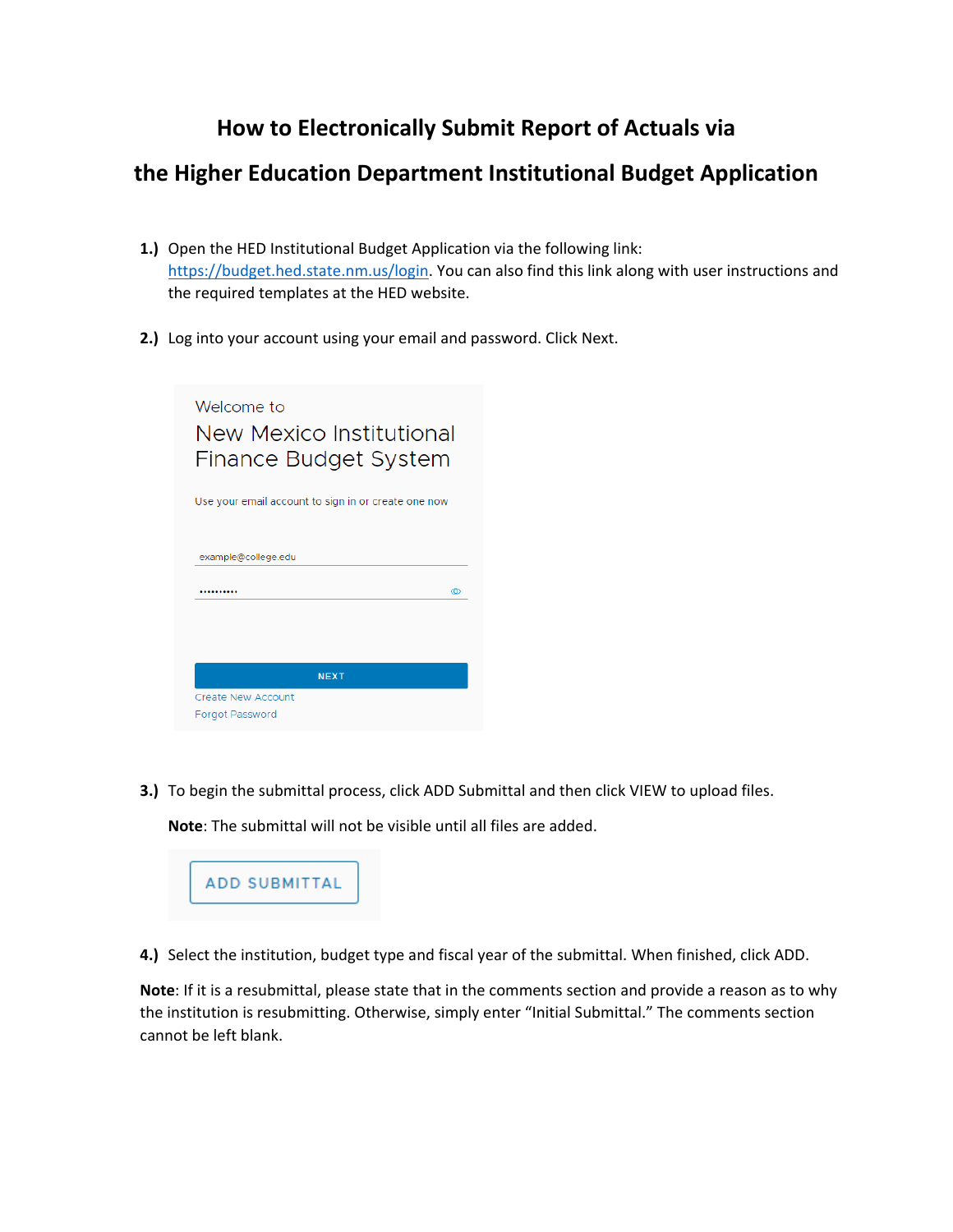#### New Submittal

| <b>Institution</b>  | $\checkmark$                                                                                 |  |
|---------------------|----------------------------------------------------------------------------------------------|--|
| <b>Budget type?</b> | Opbud<br>Actuals                                                                             |  |
| <b>Fiscal Year</b>  | $\checkmark$                                                                                 |  |
| <b>Comments</b>     | if this is a resubmittal please enter the reason, otherwise simply enter "initial submittal" |  |
|                     | CANCEL<br>ADD                                                                                |  |

**5.)** Click Upload to select your file. Please make sure and use the appropriate Report of Actuals Excel template located on the HED website. Click [here](https://hed.state.nm.us/resources-for-schools/institutional-finance/operating-budgets-and-bars) to visit webpage.

| Please upload file and then click submit. Contact NMHED support if you need assistance or |                               |  |  |  |  |
|-------------------------------------------------------------------------------------------|-------------------------------|--|--|--|--|
| have questions.                                                                           |                               |  |  |  |  |
|                                                                                           |                               |  |  |  |  |
| <b>RETURN</b><br>SUBMIT                                                                   |                               |  |  |  |  |
| Description<br>Type                                                                       | Uploaded?<br><b>File Name</b> |  |  |  |  |
| <b>XLSX</b><br>BUDGET DATA FILE $\hat{u}$                                                 | <b>No</b><br>UPLOAD           |  |  |  |  |
|                                                                                           |                               |  |  |  |  |
| <b>Institution Name</b>                                                                   |                               |  |  |  |  |
| <b>Fiscal Year</b>                                                                        |                               |  |  |  |  |
| Type                                                                                      | <b>Actuals</b>                |  |  |  |  |
| Comments                                                                                  | <b>Initial Submittal</b>      |  |  |  |  |
| Uploader                                                                                  |                               |  |  |  |  |
| Submitted                                                                                 | No                            |  |  |  |  |
| <b>Submitted Timestamp</b>                                                                | Not Submitted                 |  |  |  |  |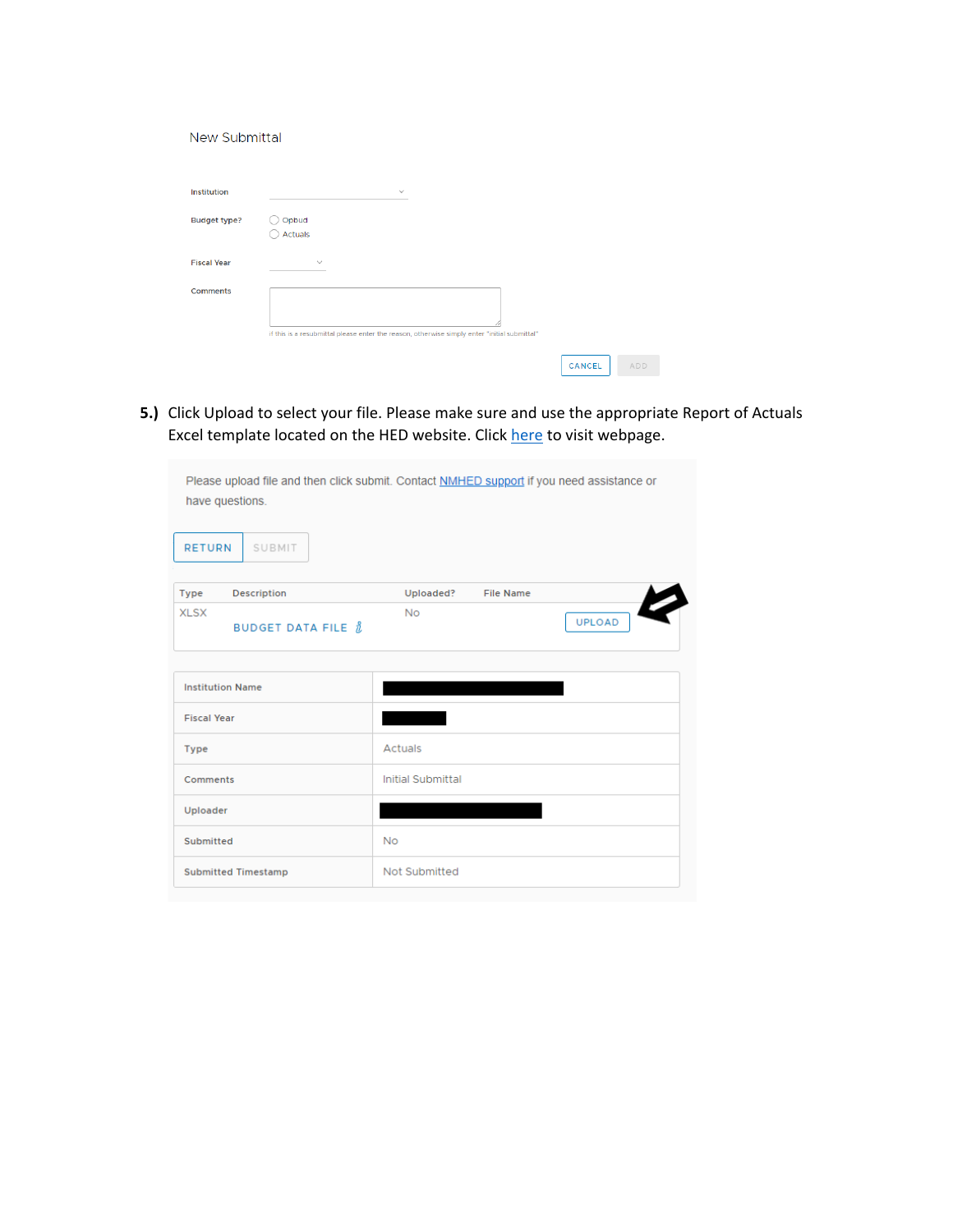**6.)** Choose Excel file and click Upload.



### **7.)** Once the file upload is complete, click Submit.

| Please upload file and then click submit. Contact NMHED support if you need assistance or have questions. |                                              |           |                                                  |         |  |
|-----------------------------------------------------------------------------------------------------------|----------------------------------------------|-----------|--------------------------------------------------|---------|--|
| <b>RETURN</b>                                                                                             | <b>SUBMIT</b>                                |           |                                                  |         |  |
| <b>Type</b>                                                                                               | <b>Description</b>                           | Uploaded? | <b>File Name</b>                                 |         |  |
| <b>XLSX</b>                                                                                               | <b>BUDGET DATA FILE <math>\hat{u}</math></b> | Yes       | IF App Template - Report of Actuals Exh 1-9.xlsx | REPLACE |  |

**8.)** Enter your first name, last name and date of submission. Click Submit and Finish.

**Note**: You will be sent an email confirming that HED has successfully received your submittal.

By signing this transmittal electronically, you agree your electronic signature is the legal equivalent of your manual/handwritten signature on this transmittal. By using any device, means or action, you consent to the legally binding terms and conditions of this transmittal. You further agree that your signature on this document (hereafter referred to as your "E-Signature") is as valid as if you signed the document in writing.

You will receive an email confirmation of your submittal.

| First<br>Name | First Name |  |        |                          |
|---------------|------------|--|--------|--------------------------|
| Last<br>Name  | Last Name  |  |        |                          |
| Date          | 10/15/2020 |  |        |                          |
|               |            |  | CANCEL | <b>SUBMIT AND FINISH</b> |